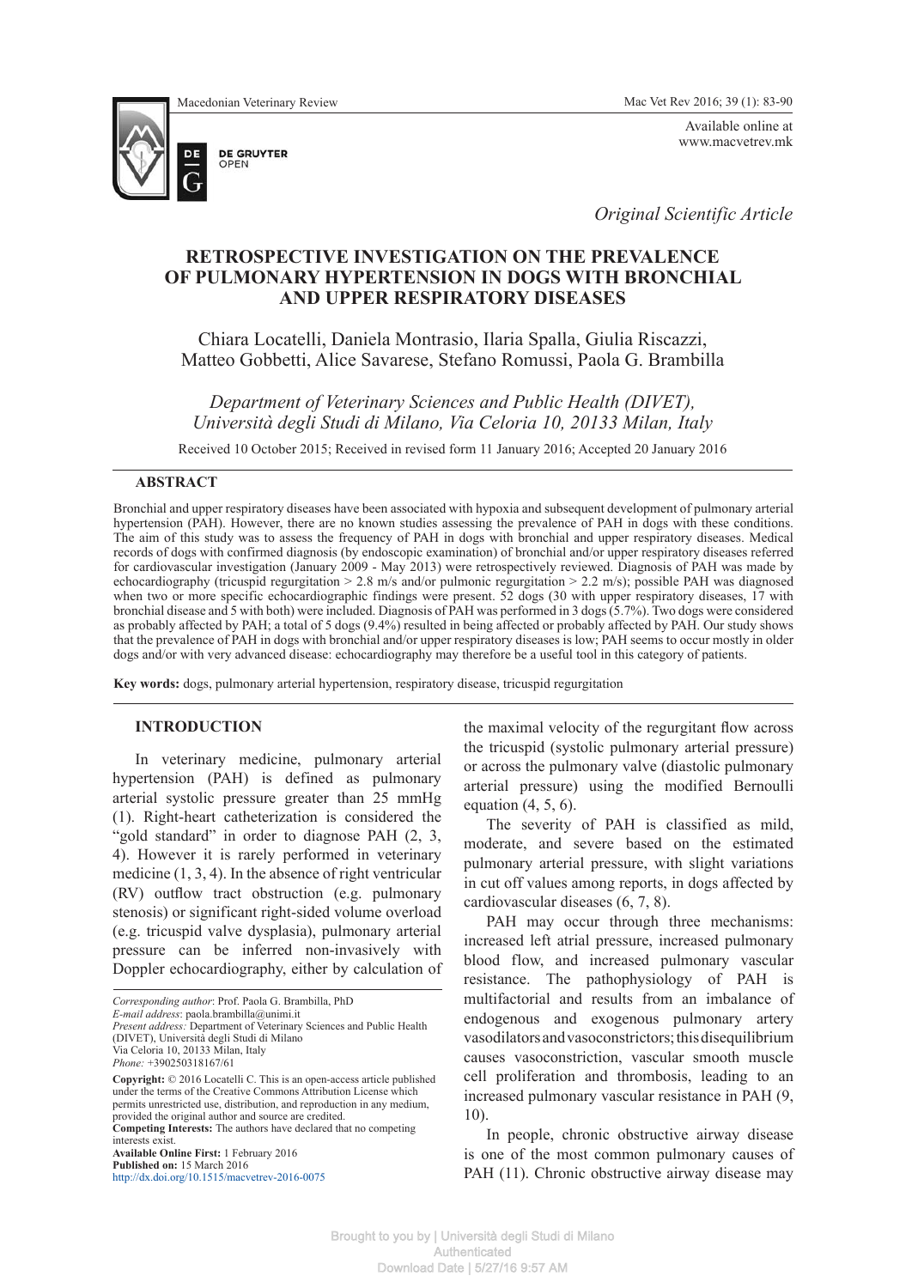decrease the partial pressure of alveolar oxygen, which can result in hypoxia. In contrast to the systemic vasculature, which responds to hypoxia with vasodilatation to better perfuse hypoxic tissue, the pulmonary vasculature responds to hypoxia by pulmonic arterial vasoconstriction, which subsequently increases the pulmonary pressure (6). Few data is available on the PAH prevalence in dogs, except for selected conditions such as canine heartworm disease, left-sided heart failure and *Angiostrongylus vasorum* infection (12, 13, 14, 15, 16, 17)

Recently, some authors evidenced an association of pulmonary hypertension and increase serum CRP (C-reactive protein) concentrations in dogs affected by heartworm disease (12). Interestingly, the CRP concentration relates to the severity of endothelial arteritis, and not as a result of heartworm disease itself (12). The CRP concentration was still high even following adulticide treatment, and this underlined the possibility that CRP may be used as an early biomarker of pulmonary hypertension (12).

In veterinary medicine, lung disease, such as chronic pneumonia and lung fibrosis, chronic bronchitis, bronchiectasis, and upper respiratory disease such as tracheal collapse and laryngeal paralysis, have been associated with sustained or intermittent hypoxia and subsequent PAH development (10). PAH in dogs occurs mostly in patients with very advanced disease or those with predisposing conditions (9, 10). However, there are no known studies assessing the prevalence of PAH in dogs with bronchial and/or upper respiratory disease. The aim of this study was to assess the prevalence of PAH in dogs with bronchial and/or upper respiratory disease.

### **MATERIAL AND METHODS**

The medical records of 1,063 dogs referred for cardiovascular investigation at the Cardiology Unit of the Department of Veterinary Science and Public Health between January 2009 and May 2013 were retrospectively reviewed. Only first visit cases were included in the study.

Inclusion criteria were: complete clinical records, radiographic, echocardiographic, a confirmed diagnosis by endoscopic examination of bronchial and/or upper respiratory disease and negative *Dirofilaria immitis* antigen test.

Exclusion criteria were: any cardiac and/or systemic disease that may cause PAH, except for mild mitral valve disease; diagnosis of *Angiostrongylus vasorum,* achieved using a Baermann faecal test performed at a veterinary diagnostic laboratory, or by detection of L1 larvae on a direct faecal smear or bronchoalveolar lavage sample by a trained operator. The signalment, clinical history, and clinical signs (cough, dyspnoea, syncope, asthenia, weight loss, snoring, and reverse sneezing) were recorded.

Echocardiography was performed using an ultrasound system (MyLab 50, ESAOTE, Florence, Italy) equipped with a phased array transducer (7.5−10 MHz for small dogs, 5−7.5 MHz for medium dogs, and 2.5−3 MHz for large dogs and Doppler studies). Examinations were performed in awake dogs in left and right lateral recumbency, as recommended by the American Society of Echocardiography (18).

## *Echocardiographic and Doppler Examinations*

The following echocardiographic parameters were evaluated:

#### *B- and M- modes*

1. Presence/absence of RV hypertrophy and/or dilation in the right parasternal long axis 4-chamber and short axis views at the level of the papillary muscle. The RV wall thickness was considered increased (RV hypertrophy) if it was greater than half the thickness of the left ventricular free wall (1). The RV chamber size was considered normal if it was smaller than or equal to one-half of the left ventricular thickness, mildly enlarged if greater than or equal to one-half the left ventricular thickness, or severely enlarged if greater than the left ventricle (5).

2. Presence/absence of flat or paradoxical interventricular septal motion in the right parasternal short axis and/or in M-mode at the level of the papillary muscle (10).

3. Presence/absence of main pulmonary artery enlargement based on the ratio between the diameters of the main pulmonary artery and the aorta (PA:AO ratio): a ratio greater than 0.98 was considered enlarged (1).

#### *Doppler*

1. Presence/absence of tricuspid regurgitation (TR): the TR systolic peak velocity (m/s) and peak systolic gradient (mmHg) were measured when present.

2. Presence/absence of pulmonic insufficiency (PI): the PI diastolic peak velocity (m/s) and peak diastolic gradient (mmHg) were measured when present. The presence and severity of PI were assessed through colour flow mapping, and the extension of the regurgitation jet and its width at the origin were evaluated (20).

3. Pulmonary artery systolic flow profiles: Type I (normal) was defined as a symmetric profile and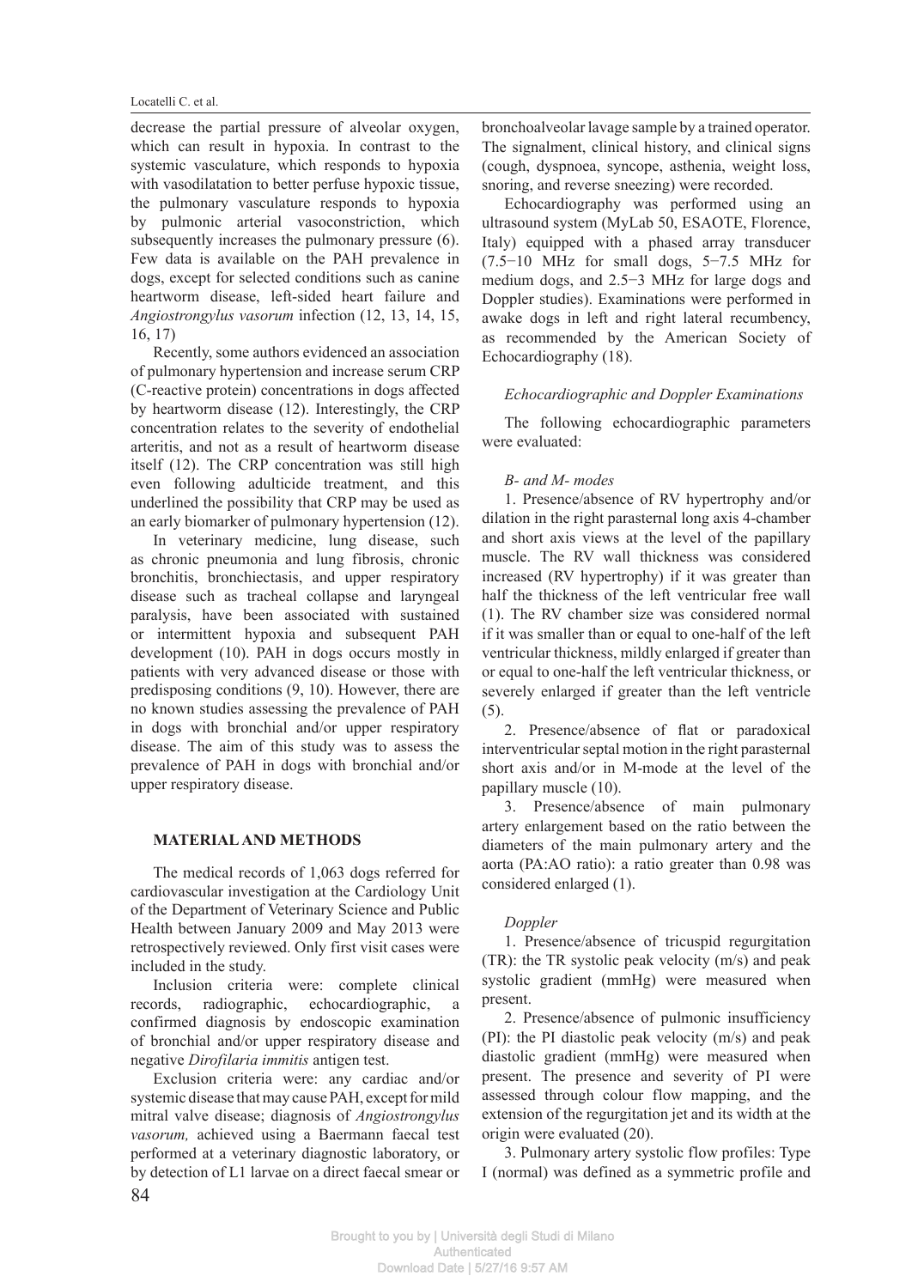a rounded systolic peak; type II (mild and moderate PAH) as a peak velocity occurring during early systole and a long deceleration phase (asymmetric profile); and type III (severe PAH) was defined as having a notch in the deceleration phase (1).

4. Systolic time intervals: The acceleration time (AT), defined as the time to peak pulmonary artery flow velocity; RV ejection time  $(ET)$ ; and  $AT:ET$ ratio were assessed (21).

Doppler flow interrogations of the TR and PI jets were used to estimate the systolic and diastolic pulmonary arterial pressure respectively, allowing diagnosis and quantification of PAH (10). PAH was diagnosed when the TR systolic peak velocity (m/s) was greater than 2.8 m/s; the TR systolic peak velocity (m/s) and peak systolic gradient (mmHg) were used to classify the PAH severity (Table 1)  $(1, 4)$ . The presence of PI with a velocity  $>2.2$  m/s was considered suggestive of diastolic PAH  $(1, 4)$ .

### *Statistical analysis*

The Shapiro–Wilk test was used to verify normal distribution. Normally distributed data were expressed as the mean  $\pm$  standard deviation. For data not normally distributed, the median and interquartile (IQR  $(25<sup>th</sup>$  to  $75<sup>th</sup>$  percentile)) were calculated. Data were analyzed using statistical software (JMP version 7, JMP Headquarters, SAS Institute, Cary, NC, USA 27513).

#### **RESULTS**

Fifty-two clinical records fulfilled the inclusion criteria (35 males and 17 females), and represented 4.9 % of the total referral patients seen at the Cardiology Unit of the Department of Veterinary Science and Public Health between January 2009 and May 2013. Fourteen breeds were represented: 10 English Bulldogs (19%) resulted the prevalent,

**Table 1.** Classification of pulmonary hypertension based on TR (tricuspid regurgitation) peak systolic velocity and TR gradient (1). (TR: tricuspid regurgitation)

|                                   | Mild               | Moderate    | Severe |
|-----------------------------------|--------------------|-------------|--------|
| TR peak systolic velocity $(m/s)$ | $> 2.8$ to $< 3.5$ | $3.5 - 4.3$ | >4.3   |
| TR systolic gradient (mmHg)       | $>$ 31.4 a $<$ 50  | $50 - 75$   | > 75   |

If TR/PI were absent, then PAH was considered possible when two or more of the following echocardiographic findings were recorded:

1. Presence of RV hypertrophy and/or dilation (5, 19)

2. Presence of main pulmonary artery enlargement (PA:AO ratio  $> 0.98$ ) (1)

3. Presence of type II or III pulmonary artery systolic flow profile (1)

4. AT: $ET < 0.31$  and/or  $AT < 58$  ms (21)

## *Endoscopic examination*

Endoscopy was performed using either a rigid instrument equipped with a 18-cm optical length, 2.7-mm thickness, (Karl Storz Hopkins II, Dr. Karl-Storz-Straße 34 Tuttlingen, Germany), 1-ccd camera (Wolf Endocam 551, Pforzheimer-Straße 32, 75438 Knittlingen, Germany),and xenon light source (Storz Xenon Nova 20131520, Dr. Karl-Storz-Straße 34 Tuttlingen, Germany) for examination of the nasal cavity, or a flexible video endoscope (4.9-mm diameter and 2-mm channel size, Fujinon Videobronchoscope EB-270 S7-3, Akasaka 9-chome, Minato-ku, Tokyo 107-0052, Japan) for examination of other respiratory airways. 7 males (70%) and 3 females (3%), followed by 8 crossbreeds dogs  $(15\%)$ , 5 males  $(62.5\%)$  and 3 females (37.5%), 8 French Bulldogs (15%), 7 males (87.5%) and 1 female (12.5%) and 6 Yorkshire Terriers (11%), 2 males (33.3%) and 4 females (66.6%). The age ranged from 0.8 to 16 years (median 7 years; IQR: 3−12.25 years) and the weight from 2 to 40 kg (median 12 kg; IQR: 7.35−18 kg). All dogs showed at least one clinical sign: cough (50.1%), dyspnoea (50.1%), snoring (30.1%), exercise intolerance (15%), weight loss  $(9.4\%)$ , reverse sneeze  $(5.2\%)$ , and syncope  $(5.6\%)$ . Twenty-eight dogs (54%) showed more than one clinical sign simultaneously. The most common associations of symptoms were cough, dyspnoea and exercise intolerance (10.7%), cough and dyspnoea  $(21.4\%)$ , dyspnoea and snoring  $(10.7\%)$ .

## *Endoscopic examination*

Seventeen dogs (33%; 8 females and 9 males) were diagnosed with bronchial disease (9 chronic bronchitis, 6 chronic bronchitis and bronchial collapse, 2 bronchial collapse). The prevalence on the total population referred was 1.6 %. Crossbreed dogs were the most represented (39%); the age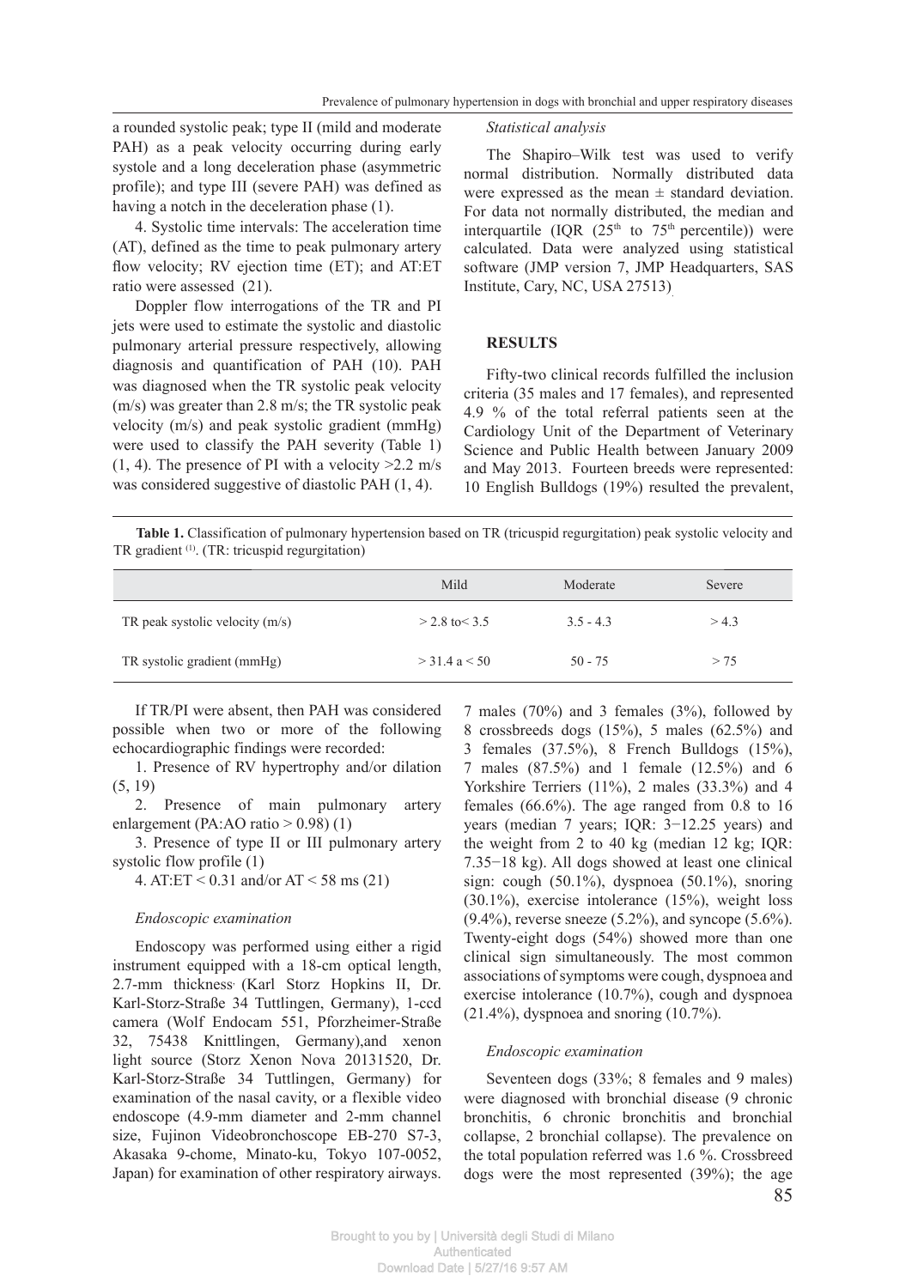| Table 2. Signalment, clinical signs, echocardiographic and Doppler data, PAH severity and endoscopic diagnosis of |  |  |  |  |
|-------------------------------------------------------------------------------------------------------------------|--|--|--|--|
| 5 dogs affected by PAH. (F: female; M: male; TR: tricuspid regurgitation)                                         |  |  |  |  |

|                | <b>Breed</b>         | Sex          | (years)<br>Agee | Clinical signs          | TR peak velocity<br>(m/s)    | TR Gradient<br>(mmHg) | hypertrophy/dilation<br>Right ventricular | Pulmonary artery<br>profiles | PAH      | <b>Upper Respiratory</b><br><b>Bronchial</b><br>Diseases | Endoscopic<br>diagnosis                |
|----------------|----------------------|--------------|-----------------|-------------------------|------------------------------|-----------------------|-------------------------------------------|------------------------------|----------|----------------------------------------------------------|----------------------------------------|
| 1              | Poodle               | M            | 11              | Dyspnea                 | 3.76                         | 56.60                 | $\overline{\phantom{m}}$                  | Normal                       | Moderate | Upper<br>Respiratory<br><b>Diseases</b>                  | Laryngeal<br>collapse and<br>paralysis |
| $\overline{2}$ | Crossbreed           | $\mathbf{F}$ | 11              | Cough<br>and<br>dyspnea | 4.02                         | 64.60                 | Mild                                      | Normal                       | Moderate | Upper<br>Respiratory<br><b>Diseases</b>                  | Tracheal<br>collapse                   |
| 3              | French Bulldog       | M            | $\overline{7}$  | Weight<br>loss          | 2.99                         | 35.7                  | Mild                                      | Normal                       | Mild     | Upper<br>Respiratory<br><b>Diseases</b>                  | Palatal<br>disease                     |
| $\overline{4}$ | Yorkshire<br>Terrier | F            | 5               | Cough                   | $\qquad \qquad \blacksquare$ | ٠                     | Mild                                      | Type II                      | Possible | Upper<br>Respiratory<br><b>Diseases</b>                  | Tracheal<br>collapse                   |
| 5              | Poodle               | F            | 12              | Cough                   |                              | ٠                     | Mild                                      | Type II                      | Possible | <b>Bronchial</b><br><b>Diseases</b>                      | Chronic<br>bronchitis                  |

ranged from 1 to 15 years (median 12 years ; IQR: 11−13 years) and the weight from 3 to 16 kg (median 8 kg; IQR: 4−13.25 kg).

Thirty dogs (56.6%; 8 females and 22 males) were diagnosed with upper respiratory disease. Twentyone of them resulted affected by brachycephalic airway obstructive syndrome (BAOS) (70 %; 5 female and 16 male), 3 by laryngeal paralysis, 2 by tracheal collapse, and 1 by laryngeal collapse; 3 dogs exhibited multiple upper respiratory disease simultaneously. The prevalence on the total population referred was 2.8 %. The most represented breeds were English and French Bulldogs (57%). The age ranged from 0.8 to 16 years (median 3.5 years; IQR: 3−10.25 years), and the weight ranged from 2 to 40 kg (median 13.85 kg; IQR: 10−21 kg). In the BAOS group specifically, the age ranged from 0.11 to 12 years (median 3 years; IQR: 2−4 years) and the weight from 8 to 26 kg (median 14 kg; IQR: 12−21 kg). Five dogs (9.5%; 1 female and 4 males), exhibited upper respiratory disease and bronchial disease simultaneously,  $0.5 \%$  the prevalence of this group on the total population referred to the Cardiology Unit during the study time.

## *Echocardiographic data*

86 Mild RV enlargement was found in 4 dogs (7.5%) and mild RV hypertrophy in 2 dogs (3.8%).

One dog (1.9%) exhibited both RV hypertrophy and dilation simultaneously. No dog presented flat or paradoxical interventricular septal motion or main pulmonary artery enlargement.

TR was observed in 15 dogs (29%). The TR peak systolic velocity ranged from 1.51 m/s to 4.02 m/s (mean  $2.62 \pm 0.71$  m/s), and the TR systolic gradient ranged from 9.10 mmHg to 64.60 mmHg (median 23.90 mmHg; IQR: 17.88−30.15 mmHg).

No dog showed pulmonary insufficiency. Type II pulmonary artery systolic flow profile was found in 2 dogs (3.8%) and was associated with mild RV hypertrophy in both. No dog presented an AT: ET ratio equal to or less than 0.31, and none exhibited an AT equal to or less than 58 ms. The mean AT: ET ratio was  $0.48 \pm 0.04$ , and the mean AT was 83.08±14.24 ms.

PAH was diagnosed in 3 dogs (5.7%) based on a TR peak systolic velocity >2.8 m/s. All three dogs were diagnosed with upper respiratory disease; therefore, the prevalence of PAH in this subgroup was 10%. Two dogs (one with bronchial disease and one with upper respiratory pathology) were considered likely to have PAH based on the presence of secondary specific echocardiographic findings. A total of 5 dogs (9.4%) had confirmed or probable PAH (Table 2), the prevalence in the overall referral population being 0.5 % and 1 % of dogs with valvular disease.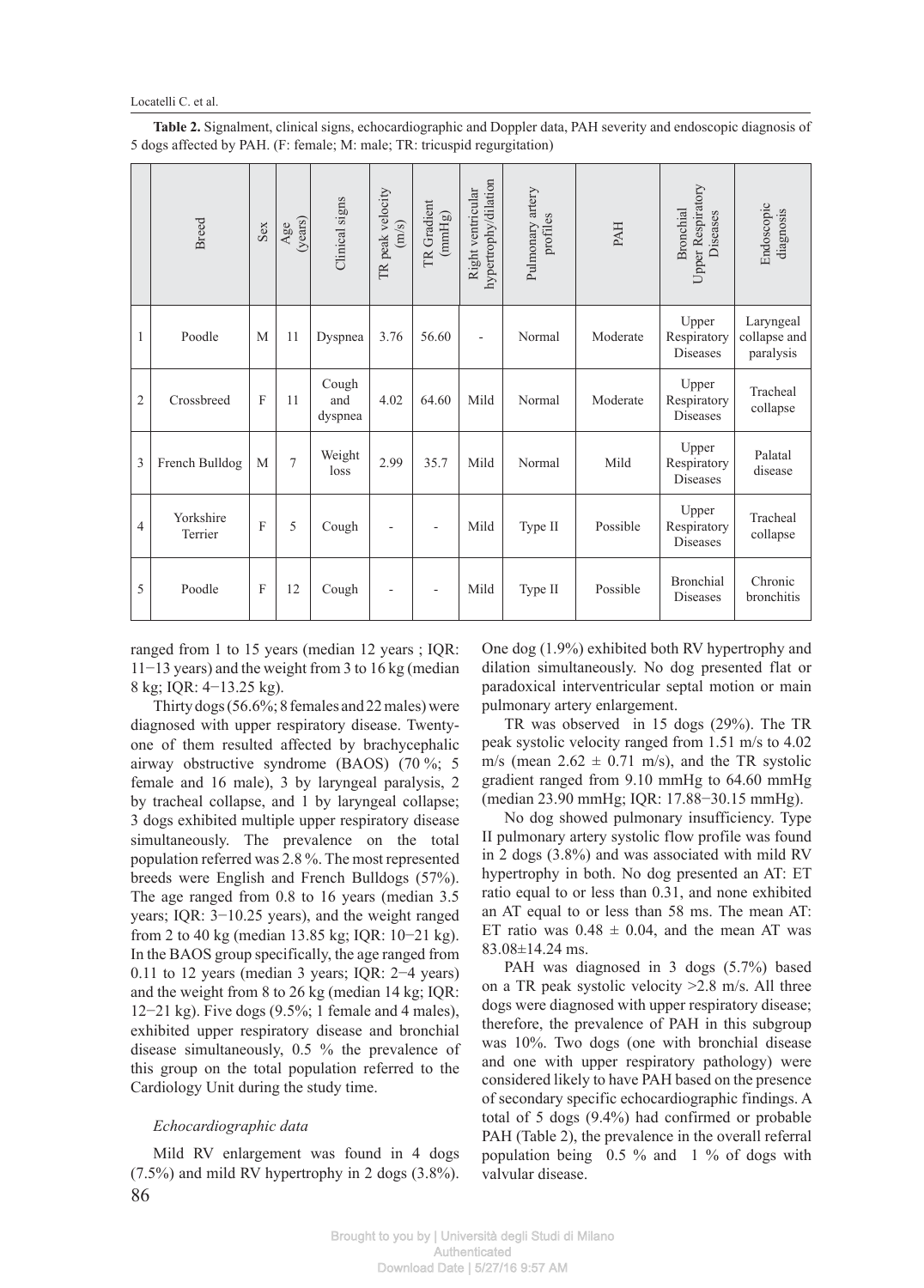## **DISCUSSION**

PAH is a well-recognized clinical condition in humans. Conversely, few data are available in dogs, except for PAH secondary to canine heartworm disease, mitral valve disease and *Angiostrongylus vasorum* infection (1, 6, 8, 9, 14, 15,16, 17, 22, 23, 24). The degree of hypoxia that can cause PAH likely exists in a large number of dogs with both upper and lower airway obstructive diseases (9). In particular, lung disease, such as chronic pneumonia, lung fibrosis, chronic bronchitis, bronchiectasis, and upper respiratory pathologies, such as tracheal collapse and laryngeal paralysis, have been associated with sustained or intermittent hypoxia and have been thought as theoretically causing PAH (5, 9, 10). Nevertheless, there are no known studies assessing the prevalence of PAH in dogs with respiratory disease, except for one study of West Highland White terriers, in which PAH occurred in more than 49% of dogs diagnosed with chronic interstitial pulmonary disease (19).

In humans, the prevalence of PAH in patients with at least one previous hospitalization for exacerbation of respiratory failure is 20%, and in patients with advanced respiratory disease, the prevalence is higher  $(>50\%)$ , although the severity is usually mild (2). In our population, the prevalence of PAH in dogs with bronchial and/ or upper respiratory diseases associated with potential hypoxia was low (5 dogs, 9.4%), even when both confirmed and possible PAH cases were considered, or very low (3 dogs, 5.7%) when only PAH diagnosed by TR velocity was considered. All 3 dogs with confirmed PAH were diagnosed with upper respiratory disease; therefore, the occurrence of PAH in this disease category was slightly high (3/30, 10%). Only mild and moderate PAH was identified.

In dogs with upper respiratory disease, PAH or possible PAH was diagnosed in 2 dogs with tracheal collapse, 1 dog with laryngeal collapse and paralysis, and 1 dog with BAOS (Table 2). Three of four dogs were older than the median age for the group (3.5 years); the only young dog showed echocardiographic signs of possible PAH and was diagnosed with very severe cervical tracheal collapse (Table 2). The occurrence of PAH in dogs with BAOS was also very low (1/21), though most of the dogs included in the study were young (median age 3 years). Interestingly, the only dog with BAOS (Table 2) diagnosed with PAH was older (7 years) than the rest of dogs with BAOS included in this study. Based on these results, we speculate that early surgical correction may be protective from PAH, but further studies are needed to confirm this hypothesis.

In our cases series, only one dog with bronchial disease presented echocardiographic signs suggesting possible PAH, and no dog with bronchial disease exhibited PAH. We found these data relatively surprising because chronic hypoxemia and increased airway resistance have been described as common findings in patients with advanced chronic bronchitis, and cor pulmonale is considered a possible consequence (25). The low occurrence of PAH in dogs with bronchial disease and in all dogs in our study may be due to the relatively poor vasoconstrictive response to hypoxia exhibited by dogs compared with other species (9, 10). Canine PAH seems to occur mostly during very advanced respiratory disease, as described in West Highland White terriers and suggested by several reports (9, 21).

Based on our results, we recommend an echocardiographic investigation only in older dogs with bronchial and/or upper respiratory disease or in dogs with advanced disease regardless of age. Echocardiographic and spectral Doppler assessments of tricuspid and pulmonic regurgitation are useful tool in this group of patients especially when utilized as a part of comprehensive assessment of PAH, and may supplement the methods traditionally used to investigate the respiratory system in canine patients (3, 26).

Diagnosis of PAH was based only on echocardiographic data: a TR systolic peak velocity greater than 2.8 m/s, a PI diastolic peak velocity greater than 2.2 m/s, the presence of a type II or III pulmonary artery systolic flow profile, and the presence of RV hypertrophy/dilation (4). Pulmonary hypertension was then classified as mild, moderate, and severe based on the tricuspid regurgitation peak systolic velocity and gradient. None of the dogs exhibited severe PAH; two dogs had moderate PAH, one mild, and two possible PAH. Potentially, some cases of PAH in our study population may have been undetectable using echocardiography (3). Cardiac catheterization is the "gold standard" to diagnose PAH, but in veterinary medicine, right heart catheterization is often considered unacceptably invasive by the clinician in a compromised patient, therefore the echocardiographic and spectral Doppler approach remains very common in clinical practice (3). When available however, catheterization enables measurement of multiple hemodynamic parameters that assist in the diagnosis and etiologic classification of PAH (1).

None of the dogs exhibited flat or paradoxic interventricular septal motion, main pulmonary artery enlargement, an AT:  $ET \le 0.31$ , or an AT  $\le 58$  ms. These findings may be because very few dogs were diagnosed with PAH, and when present, PAH was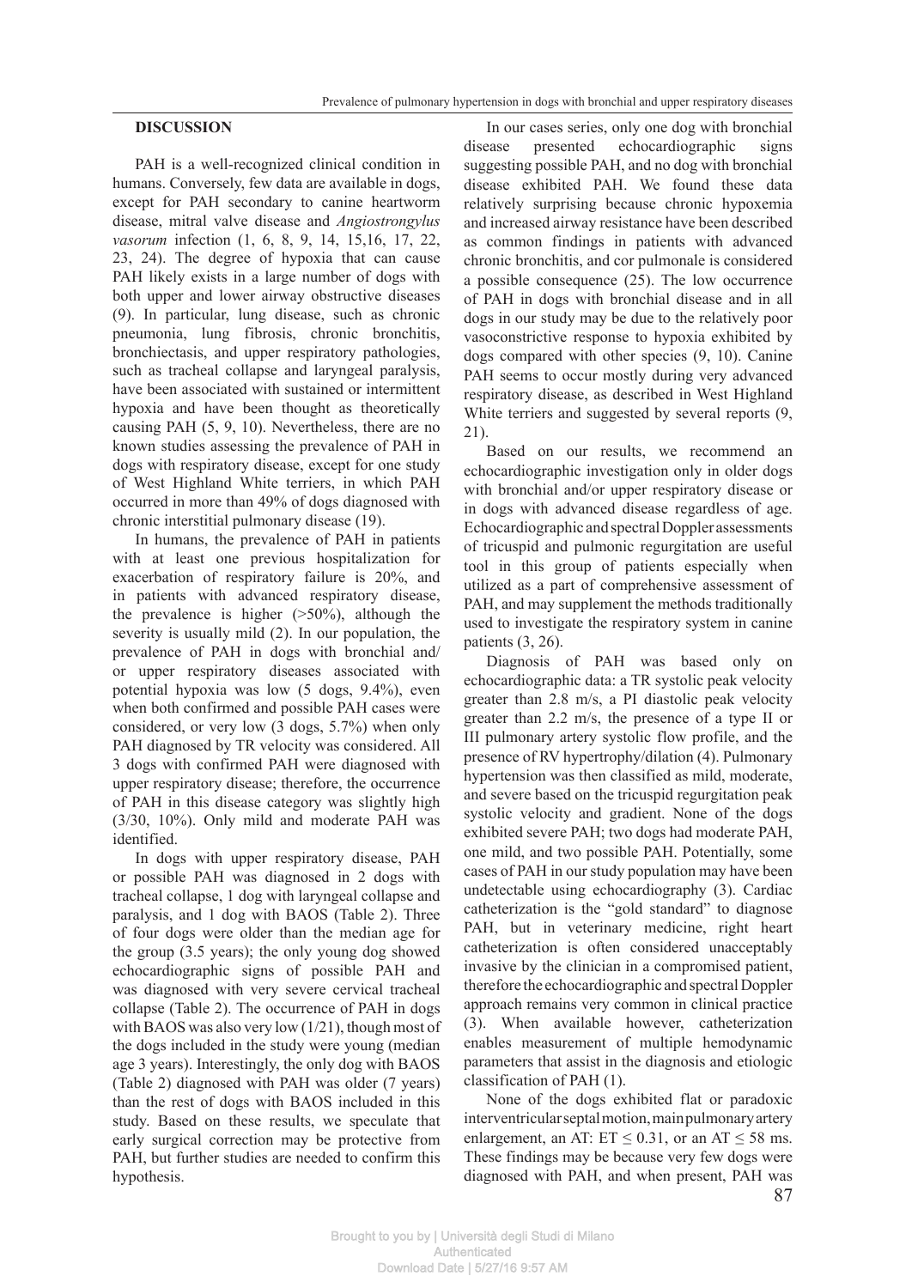mild or moderate, with no cases of severe PAH diagnosed. A median AT: ET of 0.48 and a median AT of 83 ms suggested a normal pulmonary pressure in the population and agree with previously reported values in healthy West Highland White terriers, which had a median AT:ET of 0.40 and a median AT of 73 ms (21).

None of the dogs with PAH presented syncope or exercise intolerance. The dogs with PAH included in our study only showed respiratory signs, with cough and dyspnoea as the most common clinical signs. These particular clinical signs likely reflect the underlying bronchial and/or upper respiratory disease causing PAH.

The epidemiological characteristics of our population agree with those previously reported, namely young English and French Bulldogs with BAOS, older large breed dogs (Labrador and Setter) with laryngeal paralysis, Yorkshire Terrier, typically middle-aged, with tracheal collapse, and older small breed dogs with chronic bronchitis (5, 27, 28, 29, 30).

This study has a number of limitations as a result of its retrospective nature. We only used non-invasive diagnostic approaches, and cardiac catheterization was not performed. PAH was diagnosed based only on certain echocardiographic and Doppler parameters (TR systolic peak velocity greater than 2.8 m/s, PI diastolic peak velocity greater than 2.2 m/s, presence of a type II or III pulmonary artery systolic flow profile, and presence of RV hypertrophy/dilation), and several parameters were not measured, including the TEI index and TAPSE (tricuspid annular plane systolic excursion). Moreover the lack of arterial blood-gas data could be an additional weakness in this study. Only cases with endoscopic diagnosis of bronchial and/or upper respiratory diseases were included; no parenchymal diseases, nor pleural diseases were included in our study.

Finally, most of the dogs diagnosed with BAOS were young and West Highland White terriers, a breed predisposed to PAH secondary to severe lung disease, was not included in the study (21). In conclusion, our study shows that the occurrence of PAH in dogs with bronchial and/or upper respiratory disease is low; PAH seems to occur mostly in older dogs or those with very advanced disease. The echocardiographic and spectral Doppler assessments of tricuspid and pulmonic regurgitation are useful tool in these classes of patients. Nevertheless, further prospective studies including different subsets of pathologies, clinical settings (acute vs chronic), disease severity (mild/ moderate/severe) and the evaluation of clinical biomarkers (i.e. C-reactive protein) are needed to confirm these results.

## *Ethical approval*

All applicable international, national, and institutional guidelines for the care and use of animals were followed. All procedures performed in studies involving animals were in accordance with the ethical standards of the institution or practice at which the studies were conducted. For this type of study, formal consent was not required.

## **REFERENCES**

- 1. Kellihan, H.B., Stepien, R.L. (2010). Pulmonary hypertension in dogs: diagnosis and therapy. Vet Clin Small Anim. 40, 623-641. http://dx.doi.org/10.1016/j.cvsm.2010.03.011 PMid:20610015
- 2. Galiè, N., Hoeper, M., Humbert, M. et al. (2009). Guidelines for the diagnosis and treatment of pulmonary hypertension. European Heart Journal 30, 2493-2537. http://dx.doi.org/10.1093/eurheartj/ehp297 PMid:19713419
- 3. Soydan, L.C., Kellihan, H.B., Bates, L.B., Stepien, R.L., Consigny, D.W., Bellofiore, A., Francois, C.J., Chesler, N.C. (2015). Accuracy of doppler echocardiographic estimates of pulmonary artery pressures in a canine model of pulmonary hypertension. Journal of Veterinary Cardiology 17,  $13 - 24$

http://dx.doi.org/10.1016/j.jvc.2014.10.004 PMid:25601540

- 4. Borgeat, K., Sudunagunta, S., Kaye, B., Stern, J., Luis Fuentes, V., Connolly, D. J. (2015). Retrospective evaluation of moderate-to-severe pulmonary hypertension in dogs naturally infected with angiostrongylus vasorum. Journal of Small Animal Practice 56, 196–202. http://dx.doi.org/10.1111/jsap.12309 PMid:25483150
- 5. Johnson, L., Boon, J., Orton, E.C. (1999). Clinical characteristic of 53 dogs with Doppler - derived evidence of pulmonary hypertension 1992–1996. Journal of Veterinary Internal Medicine 13, 440–444. PMid:10499728
- 6. Kellihan, H.B., Stepien, R.L. (2012). Pulmonary hypertension in canine degenerative mitral valve disease. Journal of Veterinary Cardiology 14,149–164. http://dx.doi.org/10.1016/j.jvc.2012.01.001 PMid:22364721
- 7. Pyle, R.L., Abbott, J., Maclean, H. (2004). Pulmonary hypertension and cardiovascular sequela in 54 dogs". International Journal of Applied Research in Veterinary Medicine 2, 99–109.

88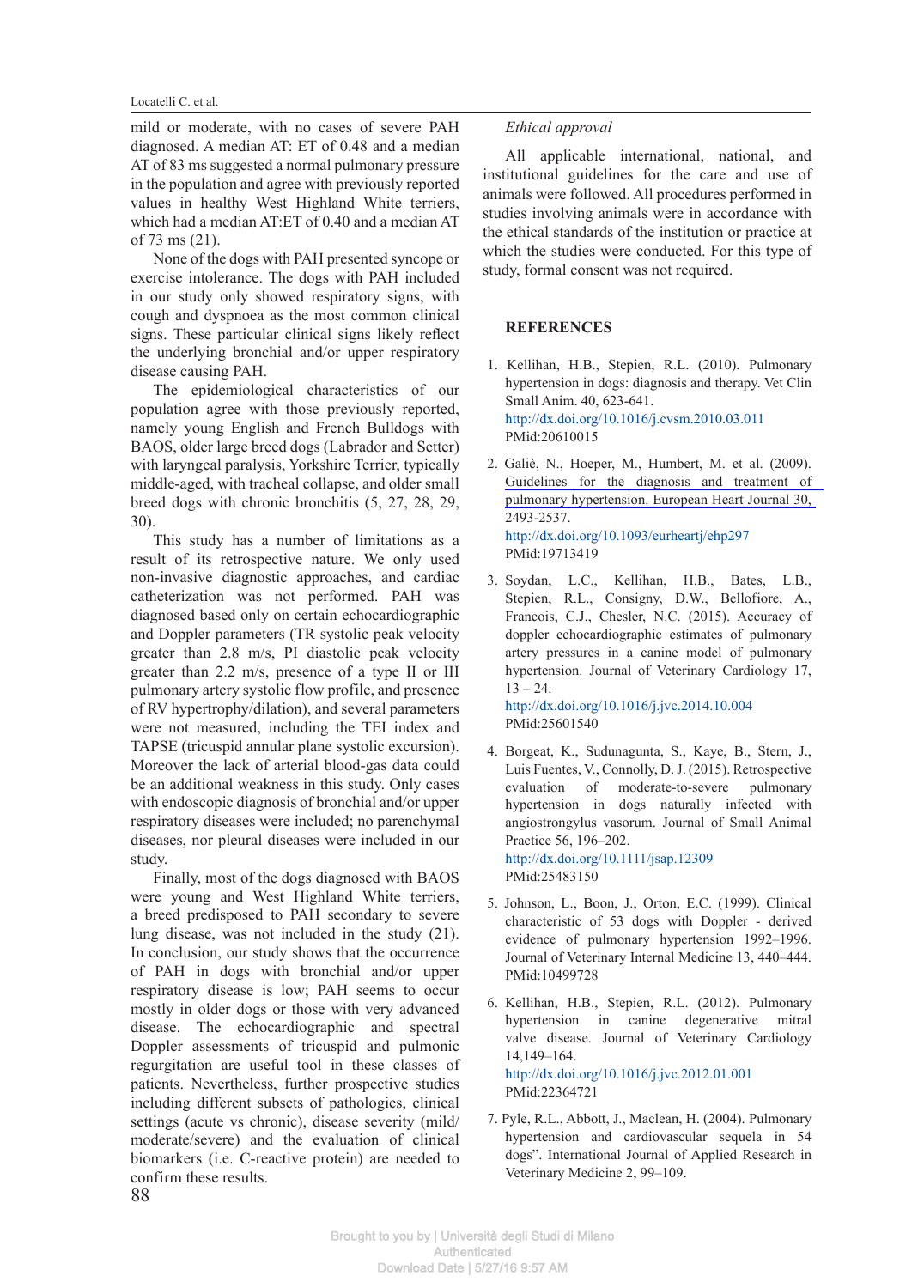- 8. Serres, F.J., Chetboul, V., Tissier, R., Sampedrano, C.C., Gouni, V., Nicolle, A.P., Pouchelon, J.L. (2006). Doppler echocardiography-derived evidence of pulmonary arterial hypertension in dogs with degenerative mitral valve disease: 86 cases (2001– 2005). Journal of the American Veterinary Medical Association 229, 1772–1778. http://dx.doi.org/10.2460/javma.229.11.1772 PMid:17144824
- 9. Johnson, L.R., Hamlin, R.L. (1995). Recognition and treatment of pulmonary hypertension. In: Bonagura J.R.D. (Ed.), Kirk's Current Veterinary Therapy XII (pp 887 – 892). Philadelphia USA: WB Saunders.
- 10. Campbell, F.E. (2007). Cardiac effects of pulmonary disease. Veterinary Clinics North America Small Animal Practice 37. 949-962. http://dx.doi.org/10.1016/j.cvsm.2007.05.006 PMid:17693208
- 11. Mc Laughlin. V.V., Rich. S. (2000). Corpulmonale. In: Braunwald E, Zipes DP, Libby P. (Ed.), Heartdisease: a textbook of cardiovascular medicine. 6th Edition. (pp 1936-1956). Philadelphia USA: WB Saunders.
- 12. Venco, L., Milhaylova, L., Boon, J.A. (2014). Right pulmonary artery distensibility index (RPAD index). A field study of an echocardiographic method to detect earl development of pulmonary hypertension and its severity even in the absence of regurgitant jets for Doppler evaluation in heartworm-infected dogs. Vet Parasitol. 206, 60-6. http://dx.doi.org/10.1016/j.vetpar.2014.08.016 PMid:25218885
- 13. Swann, J., Sudunagunta, S., Covey, H.L., English, K., Hendricks, A., Connolly, D.J. (2014). Evaluation of red cell distribution width in dogs with pulmonary hypertension. Journal of Veterinary Cardiology 16, 227-235. http://dx.doi.org/10.1016/j.jvc.2014.08.003 PMid:25465342
- 14. Sasaki, Y., Kitagawa, H., Hirano, Y. (1992). Relationship between pulmonary arterial pressure and lesionsin the pulmonary arteries and parenchyma, and cardiac valves in canine dirofilariasis. Journal of Veterinary Medical Science 54, 739–744. http://dx.doi.org/10.1292/jvms.54.739
- 15. Nicolle, A.P., Chetboul, V., Tessier-Vetzel, D., Sampedrano, C.C., Aletti, E., Pouchelon, J.L. (2006). Severe pulmonary arterial hypertension due to Angiostrongylosu svasorum in a dog. The Canadian Veterinary Journal 47, 792-795. PMid:16933559 PMCid:PMC1524835
- 16. Traversa, D., Di Cesare, A., Meloni, S., Frangipane di Regalbono, A., Milillo, P., Pampurini, F., Venco, L. (2013). Canine angiostrongylosis in Italy: prevalence of Angiostrongylus vasorum in dogs with compatible clinical pictures. Parasitology Research 112, 2473-2480. http://dx.doi.org/10.1007/s00436-013-3412-5 PMid:23595212 PMCid:PMC3683398

17. Borgarelli, M., Abbott, J., Braz-Ruivo, L., Chiavegato, D., Crosara, S., Lamb, K., Ljungvall, I., Poggi, M., Santilli, R.A., Haggstrom, J. (2015). Prevalence and prognostic importance of pulmonary hypertension in dogs with myxomatous mitral valve disease. Journal of Veterinary Internal Medicine 29, 569–574.

http://dx.doi.org/10.1111/jvim.12564 PMid:25818210

- 18. Thomas, W.P., Gaber, C.E., Jacobs, G.J., Kaplan, P.M., Lombard, C.W., Moise, N.S., Moses, B.L. (1993). Recommendations for standards in transthoracic twodimensional echocardiography in the dog and cat. Journal of Veterinary Internal Medicine 7, 247-252. http://dx.doi.org/10.1111/j.1939-1676.1993.tb01015.x
- 19. Boon, J.A. (1998). Evaluation of size, function and hemodynamics. In: Boon J.A. (Ed.), Manual of veterinary echocardiography (pp. 151–260). Williams & Wilkins Co, Baltimore. PMid:9654462
- 20. Cooper, J.W., Nanda, N.C., Philpot, E.F., Fan, P. (1989). Evaluation of valvular regurgitation by colour Doppler. Journal of the American Society of Echocardiography 2, 56-66. http://dx.doi.org/10.1016/S0894-7317(89)80030-6
- 21. Schober, K.E., Baade, H. (2006). Doppler echocardiographic prediction of pulmonary hypertensionin West Highland White Terriers with chronic pulmonary disease. Journal of Veterinary Internal Medicine 20, 912-920. http://dx.doi.org/10.1111/j.1939-1676.2006.tb01805.x
- 22. Glaus, T., Schnyder, M., Dennler, M., Tschuor, F., Wenger, M., Sieber-Ruckstuhl, N. (2010). Natural infection with Angiostrongylus vasorum: characterisation of 3 dogs with pulmonary hypertension. Schweizer Archiv für,Tierheilkunde152, 331-338. http://dx.doi.org/10.1024/0036-7281/a000076

PMid:20582899

- 23. Estèves, I., Tessier, D., Dandrieux, J., Polack, B., Carlos, C., Boulanger, V., Muller, C., Pouchelon, J.L., Chetboul, V. (2004). Reversible pulmonary hypertension presenting simultaneously with an atrial septal defect and angiostrongylosis in a dog. Journal of Small Animal Practice 45, 206-209. http://dx.doi.org/10.1111/j.1748-5827.2004.tb00226.x PMid:15116890
- 24. Matos, J. M., Schnyder, M., Bektas, R., Makara, M., Kutter, A., Jenni, S., Deplazes, P., Glaus, T. (2012). Recruitment of arteriovenous pulmonary shunts may attenuate the development of pulmonary hypertension in dogs experimentally infected with Angiostrongylus vasorum. Journal of Veterinary Cardiology 14, 313-322.

http://dx.doi.org/10.1016/j.jvc.2012.01.014 PMid:22575676